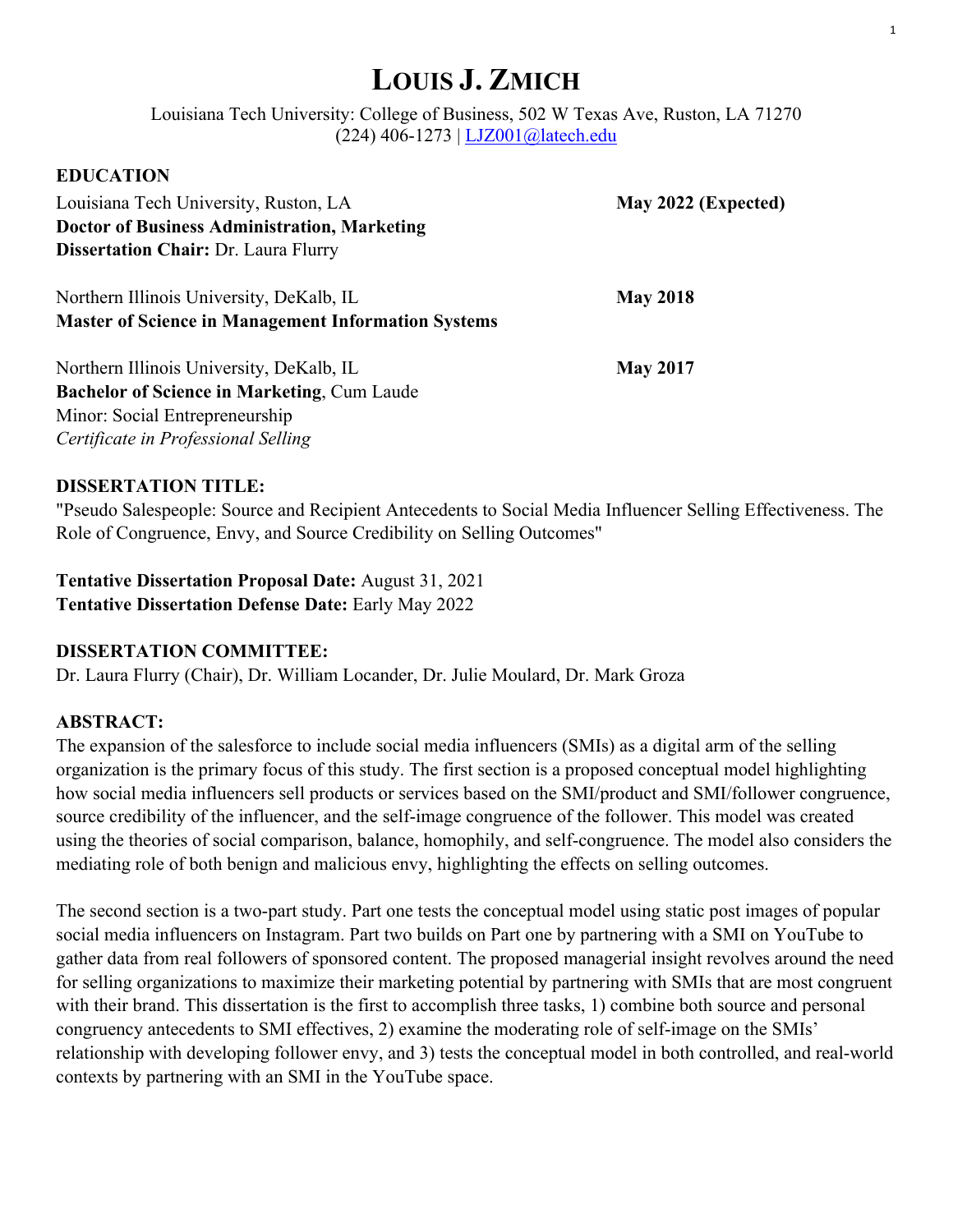#### **PUBLISHED MANUSCRIPTS**

- Groza, M.D., **Zmich, L.** & Rajabi, R. (2021) "Organizational Innovativeness and Firm Performance: Does Sales Management Matter? *Industrial Marketing Management*," 97, p. 10-20.
- Groza, M.D., Groza, M.P. & **Zmich, L.** (2021), "Growing the Talent Pool: How Sponsorship of Professional Sales Programs Enhances Employer Branding" *Journal of Marketing Education* (In press).

#### **MANUSCRIPTS UNDER REVIEW AND IN PREPARATION**

- Locander, D., **Zmich**, **L.** & Locander, W. "It is All About Me: Antecedents and Consequences of Salesperson Lone Wolf Tendencies" invited for a second review at: *Journal of Selling.*
- **Zmich, L.**, Locander, J.A., Locander, W.B. & Groza, M.D. "The Dark Side of Social Media on Salesperson Influence Tactics in the Initial Stage of the B2B Buying Process" targeted for: *Journal of Business Research.*
- Saleh, A., **Zmich, L.** & Babin, B.J. "A systematic review and meta-analysis of consumers' behavioral responses to interpersonal touch" targeted for: *Journal of Services Marketing.*

#### **REFEREED CONFERENCE PAPERS**

- **LOUIS ZMICH (2021),** "Pseudo Salespeople: An Investigation Of Social Media Influencers' Sales Techniques Online" to be presented at the *Summer American Marketing Association 2021 Poster Session*, Online, August  $4-6$ .
- Mark D. Groza and **Louis Zmich** (2021), "Developing Sales Skills while Collecting Sales Research Data A B2B Calling Project" to be presented at the *National Conference in Sales Management (Teaching Submission)*, St. Louis, Missouri, April 7 – 9.
- Adam Mills, **Louis Zmich** and Karen Robson (2021), "Rethinking Online Marketing Education: Process as a Critical Strategic Consideration" to be presented at the *Marketing Management Association,* Online, October 13 – 15.
- **Louis Zmich**, Mya Pronschinske Groza and Mark D. Groza (2020), "Organizational Innovativeness and Firm Performance: Does Sales Management Matter?" to be presented at the *Academy of Marketing Science Annual Conference*; Coral Gables, Florida, December 14 – 17.
- **Louis Zmich**, Breanne Mertz, Cameron Sumlin and Julie Moulard (2020), "What Happens When Social Media Influencers Lie? Authenticity and Human Brands" to be presented at the *Academy of Marketing Science Annual Conference*; Coral Gables, Florida, December 14 – 17.
- **Louis J. Zmich** (2020), "The YouTube Paradox of Success: How Sponsorship Opportunities Turn Social Media Influencers Into Pseudo Salespeople - A Measurement Theory Approach to Burnout" to be presented at the *Society for Marketing Advances,* Digital, November 5-6.
- **Louis J. Zmich**, Sean Dwyer and Mark D. Groza (2020), "Splitting Grit: Differentiating Between Perseverance and Passion on Sales Performance" *National Conference in Sales Management*; Norfolk, Virginia, April  $1 - 3$ .
- B. Mertz, **L.J. Zmich**, C. Sumlin, W.B. Locander (2019), "Doing the right thing right: Mystery monitoring in achieving sales force ethical goal commitment" *Society for Marketing Advances*; New Orleans, Louisiana, November 6 - 9.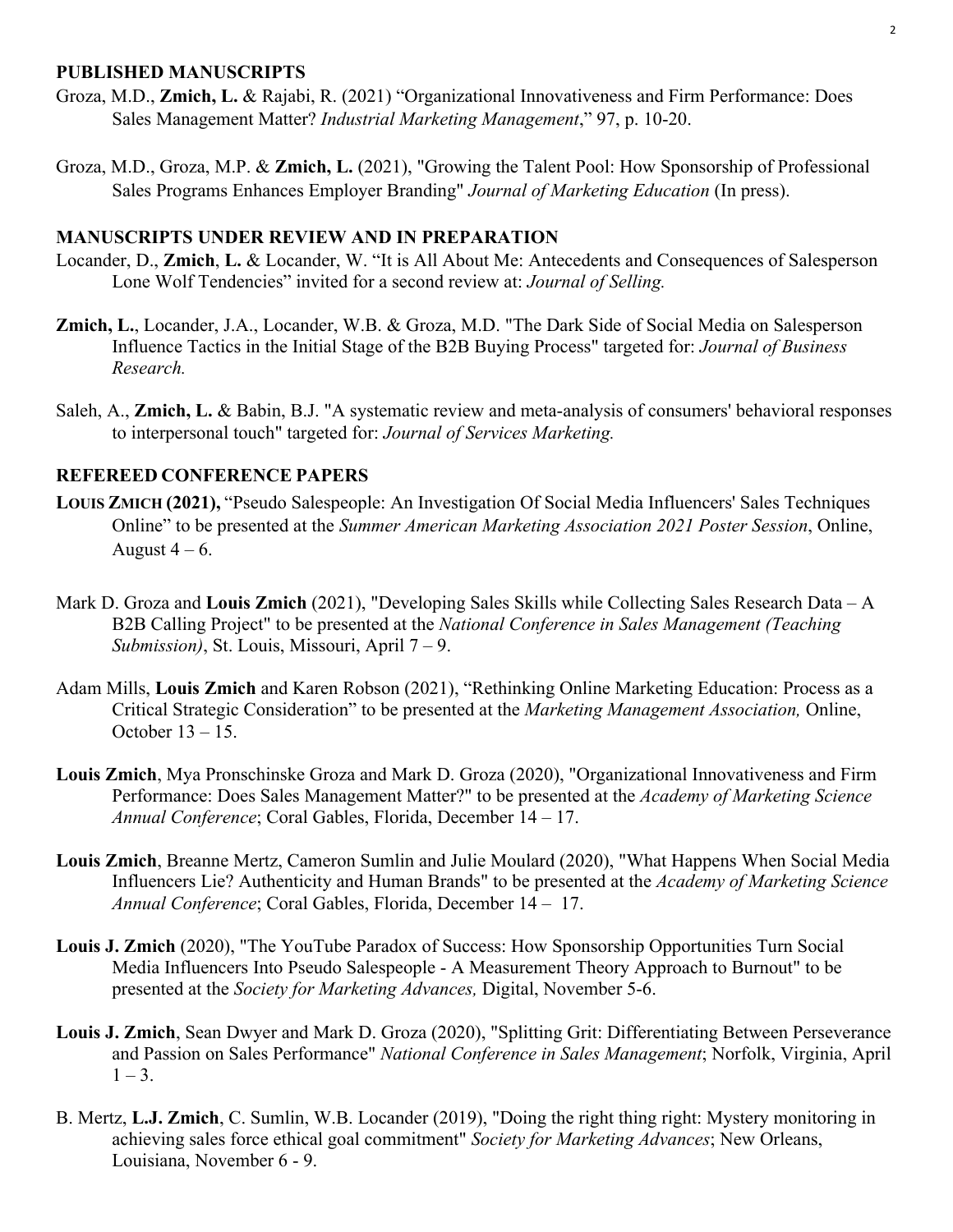- Amyx, Douglas, Bruce Alford, **Louis Zmich**, Jennifer Cowden, Breanne Mertz and Cameron Sumlin (2019), "The Study of Different Factors Affecting Salesperson Deviance" *Academy of Marketing Science Annual Conference*; Vancouver, BC, Canada, May 29 – 31.
- A. Saleh, **L.J. Zmich**, B.J. Babin (2019), "A systematic review and meta-analysis of consumers' behavioral responses to interpersonal touch" *American Marketing Association Summer Academic Conference*; Chicago, Illinois, August 9 – 11.
- **Zmich, Louis J.**, Mya Pronschinske Groza and Mark D. Groza (2018), "Abstract Thinking and Salesperson Entrepreneurial Orientation" *Academy of Marketing Science Annual Conference*; New Orleans, Louisiana, May 23 – 25.
- Groza, Mark D., **Louis J. Zmich** and Mya Pronschinske Groza (2018), "Sponsoring the Professional Sales Program: A Win-Win for Students and Companies" *National Conference in Sales Management*; San Diego, California, April 11 –13.

# **RESEARCH INTERESTS**

### *Social Media & the Influencer–Sponsor Selling Relationship*

- Spearheading the literature related to social media influencers and how sponsoring brands create a pressure to sell their products or services to a dedicated following
- Understanding the psychological pressures associated when social media influencers become a pseudo-salesperson for sponsoring brands

## *Salesperson Influence Tactics & the Behavioral Change Associated with Digital Media*

- Continuing the literature related to salesperson influence tactics. Specifically investigating how social media and other digital technologies shape how salespeople behave on the job
- Investigating the connection between digital forms of communication and salesperson success when interacting with buyers both in-person and face-to-face

### *Personal Selling & the Salesperson–Customer Dyadic Relationship*

- Continuing the literature related to salespeople and how the salesperson-customer relationship can be strengthened with technology to form a better understanding of needs, while also creating new ways to deliver value to the customer
- Furthering the psychological connection between the salesperson and customer, and examining customer habits specifically asking why certain outcomes are achieved and how these evolving relationships can lead to new ways of marketing to the end user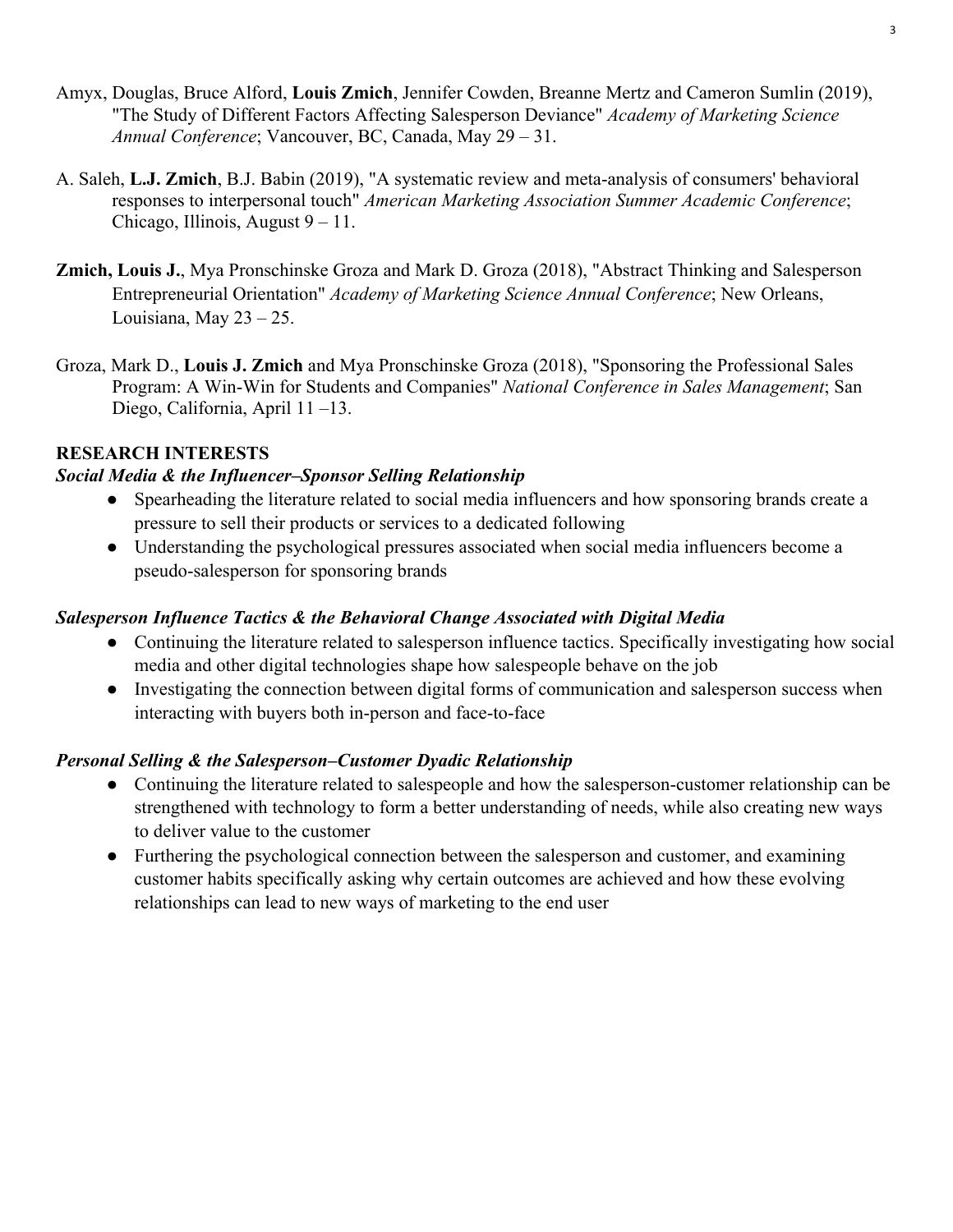| <b>AWARDS</b>                                                                                      |      |
|----------------------------------------------------------------------------------------------------|------|
| MMA Annual Outstanding Teacher-Scholar Doctoral Student Competition<br><b>Finalist</b>             | 2021 |
| Louisiana Tech University                                                                          |      |
| Academy of Marketing Science: Doctoral Consortium Fellow Nomination<br>Louisiana Tech University   | 2020 |
| Society for Marketing Advances: Doctoral Consortium Fellow Nomination<br>Louisiana Tech University | 2019 |
| Harold & Muriel Berkman Charitable Foundation Scholarship Award<br>Louisiana Tech University       | 2019 |
| Planey Family Future Outstanding Alumni Award<br>Northern Illinois University                      | 2017 |
| Dr. Robert Peterson Professional Selling Award<br>Northern Illinois University                     | 2017 |

4

| <b>COURSES TAKEN</b>                            | <b>TAUGHT BY</b>           |
|-------------------------------------------------|----------------------------|
| Marketing Theory                                | Dr. Barry Babin            |
| <b>Applied Regression Analysis</b>              | Dr. Hani Mesak             |
| Survey of Marketing & Strategy                  | Dr. Douglas Amyx           |
| Applied Descriptions & Analysis of Experiments  | Dr. Ryan Freling           |
| Research Methods I                              | Dr. Bruce Alford           |
| <b>Applied Multivariate Statistics</b>          | Dr. Hani Mesak             |
| Advanced Seminar in Research                    | Dr. Barry Babin            |
| <b>Advanced Topics in Marketing Management</b>  | Julie G. Moulard           |
| <b>Applied Structural Equations Models</b>      | Dr. Bruce Alford           |
| Seminar in Marketing Management                 | Dr. William Locander       |
| Leadership & Decision Making                    | Dr. Marita Apter-Desselles |
| <b>History Foundations of Modern Psychology</b> | Dr. Michael Ternes         |
| Seminar in Buyer Behavior                       | Dr. Laura Flurry           |
| Directed Study in Marketing                     | Dr. William Locander       |
| Advanced Seminar in Research                    | Dr. William Locande        |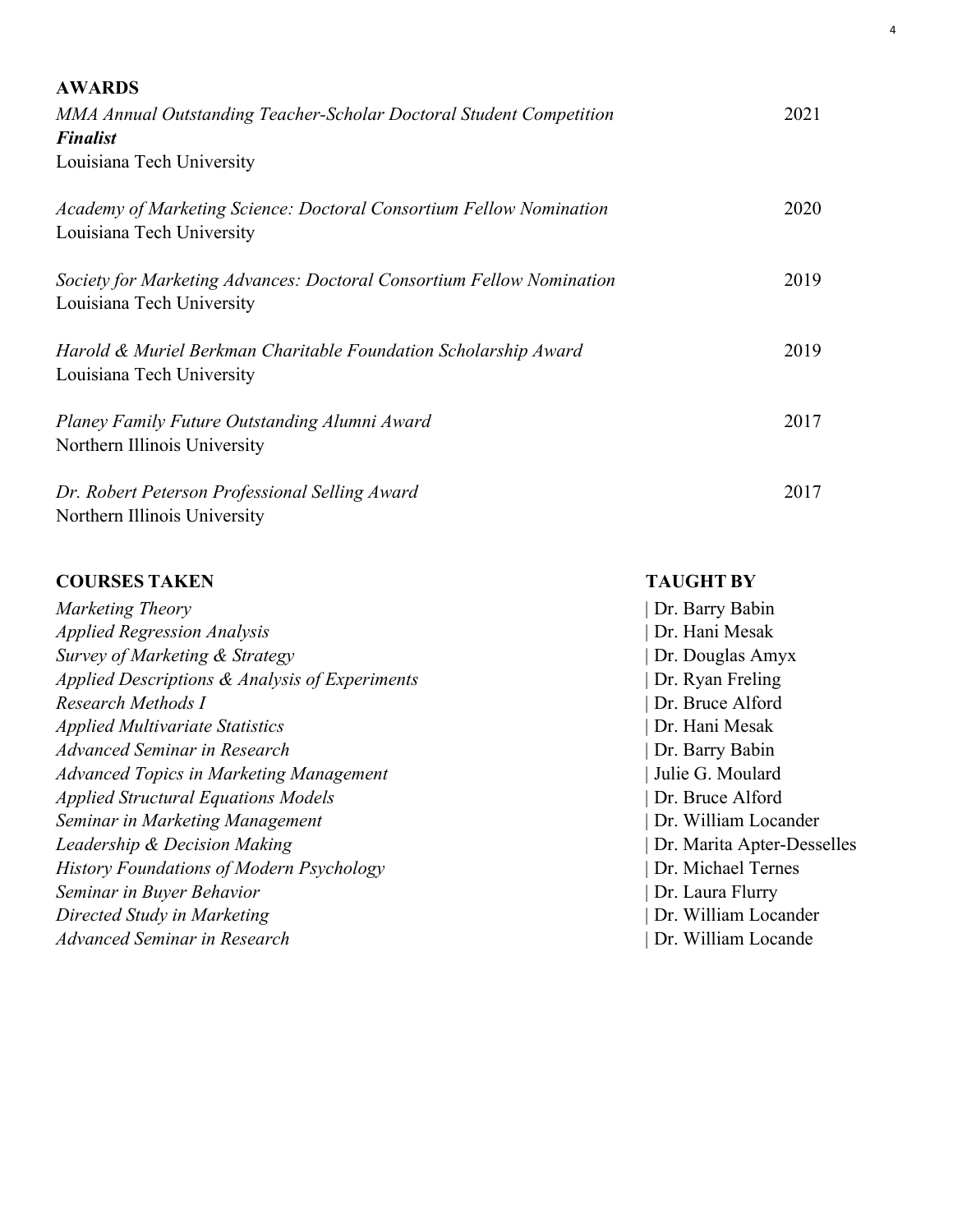## **TEACHING**

MKTG 425: Sales Management | Evaluation: 3.9\*

Louisiana Tech University, Ruston, LA **Winter 2020-2021**

- Students developed an understanding of leadership and salesperson mentorship through lectures, open class discussions, and in-person roleplays. Each student was then tasked with a three-part final presentation that took into account the following real-world situations:
	- o Building and presenting a 45-day transition calendar to their upper-level management team as they move from salesperson to sales manager in a different company region
	- o Put together an ROI and breakeven analysis between four candidates looking to join their team once they settle into the sales management position
	- o Offer merit-based bonuses of \$1,000 divided amongst their seven sales associates. The students had to decide which factors mattered the most between performance-based metrics and behavior-based metrics
- Students also learned about their strengths through the Gallop strength-based leadership assessment simulation. They then needed to explore their strengths through in-depth interviews with sales managers in positions they would want to apply after graduation

# MKTG 307: Personal Selling | Evaluation: 3.9\*

Louisiana Tech University, Ruston, LA **Fall 2020**

- Students were tasked to complete a series of roleplays to enhance their selling ability, take what they learned in class, and apply it to real-world situations. Additionally, the roleplays were conducted with several industry business professionals who previously spoke to the student in class as guest lecturers
- "The amount of effort professor Zmich put into this class was insane. He truly was there for EVERY student and made sure to know everyone's names as well as small facts about us. He honestly is better than half of the professors I have had in the past, I am very grateful to have taken this class with professor Zmich!!"
- "LOVE this class! I am a design major marketing minor and Louis made sure that us design students had examples of marketing in our fields and he had guest speakers that spoke as well and answered questions for us. I loved this class so much. I was thinking about changing my minor out of marketing but this class has made me want to continue with marketing because he made it so fun and so informative. He was very accommodating during covid, and he made a point to learn our names and our interests. This has been my favorite marketing class and would love to take more classes offered by professor Louis."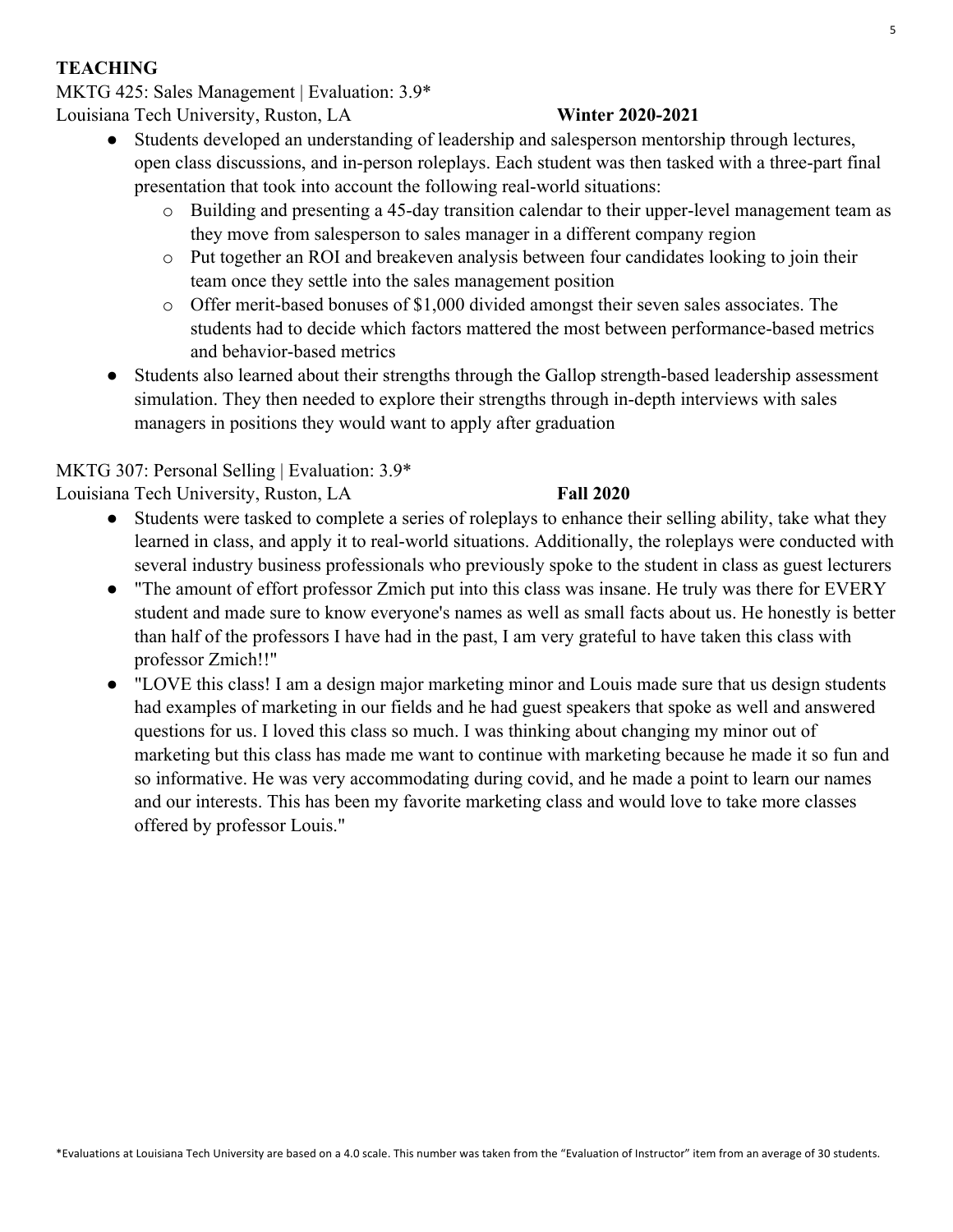### MKTG 365: Digital Marketing Analytics

Louisiana Tech University, Ruston, LA **Fall 2021**

- Students will develop a deep understanding of digital technologies, communication mediums, and the role in which these platforms aid in both business commerce as well as social interactions. Students will then participate in a quarter-long project consisting of a Stukent Simulation which covers the following:
	- o Practice with A/B testing on a company's website which consists of marketing analytic decisions, social media advertisement campaign management, analytic measurements and budget optimization
	- o Understanding how to access and present social media analytics like impressions, clickthrough-rate, and engagement. Then equate those numbers to actionable business decisions for clients
	- o Gain full control over digital marketing advertisement campaigns in a competitive setting where students can deeply understand the role of a digital marketing analyst through hands-on simulations

### **SERVICE**

### *Academic Service*

- Consistent reviewer for the Journal of Strategic Marketing
- Reviewer for the 2020 Summer American Marketing Association Conference
- Author reviewer, 2020 National Conference in Sales Management
- Author reviewer, 2020 Academy of Marketing Science Annual Conference
- Sub reviewer, 5th International AR & VR Conference 2019 Conference
- Author reviewer, 2019 Summer American Marketing Association Conference
- Author reviewer, 2019 Academy of Marketing Science Annual Conference
- Junior reviewer with Dr. Mark Groza, 2018 Academy of Marketing Science Annual Conference

### *Professional Service*

Current (2020-21) Chair Elect, American Marketing Association (AMA) DocSIG

- Support and work with the Chair of DocSIG to provide a clear form of communication and protocol to all DocSIG members regarding upcoming AMA opportunities
- Assist the Chair of DocSIG with organizing DocSIG events at both Winter and Summer American Marketing Association (AMA) conferences

Current (2019-21) Doctor of Business Administration Association President, Ruston, LA

- Represent the DBA members both in the community and university, while maintaining proper representation to address issues that are unique to doctoral student success
- Offer guidance and assistance to ensure student success both when entering the program, through to successfully exiting the DBA program

Current (2019-21) Marketing Representative, Ruston Farmers Market Board of Directors, Ruston, LA

- Offer guidance and oversight for marketing efforts while working to automate social media posts and engagement
- Represent the local student interests of the Farmers Market while collaborating with local farmers and community members to continue the Farm-to-Table Initiative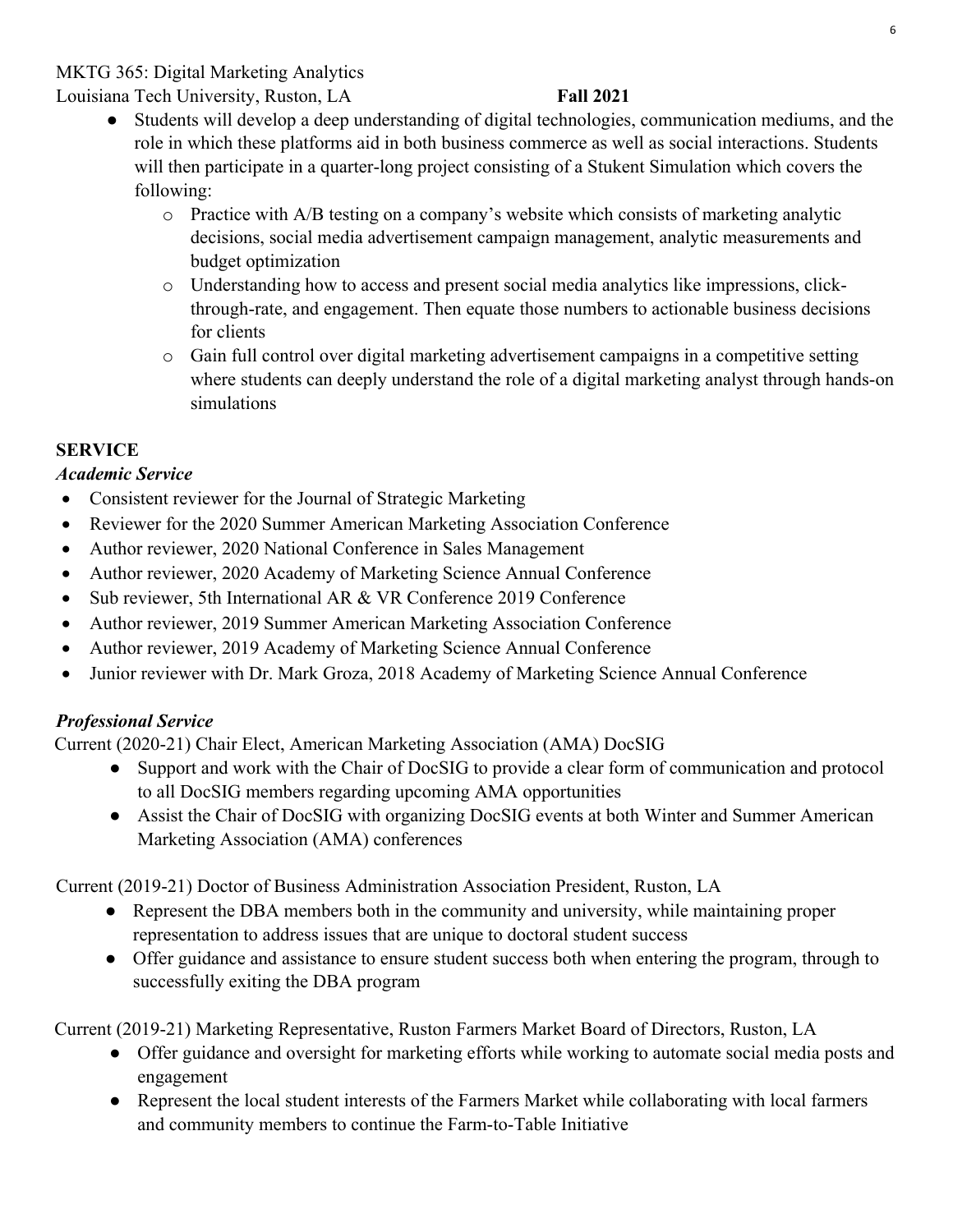Current (2019-21) Young Alumni Board of Representatives, College of Business, NIU, DeKalb, IL

- Striving to create a strong connection between the College of Business and younger business alumni
- Representing the unique alumni population in the College of Business initiatives and activities
- Providing strong networking opportunities among alumni, students, and faculty

Previous (2019-20) Assistant Vice Chair of Special Projects and Partnerships, AMA DocSIG

- Coordinate DocSIG Student Spotlight Series, highlighting doctoral student success
- Assist the Vice Chair of Special Projects and Partnerships with organizing DocSIG events at both Winter and Summer American Marketing Association (AMA) conferences.

Previous Graduate Representative, Dean Student Advisory Board, DeKalb, IL

- Selected by the Dean to work with fellow peers on issues facing the College of Business
- Work as a team to talk about ways to improve the learning experience of all students

### *Community Service*

Previous Vice President of Pledge Education and Social Chair, Delta Sigma Pi, DeKalb, IL

- Organize and plan social events for brothers of the Fraternity, both on and off campus
- Lead all seven weeks of pledge activities and help mold potential brothers into professional businesspeople

Previous Vice President of Marketing, CAUSE, DeKalb, IL

- Fund, organize, and recruit speakers for the Collegiate Association of Unreasonable Social Entrepreneur events and conduct the Social Impact Summit, an annual event for socially responsible companies to coordinate and encourage social change
- Help raise \$500 \$1,000 every month to be donated to social organizations around the world

Previous Guest Lecturer, Northern Illinois University College of Business

● Taught marketing concepts to undergraduate students, helping those classes form marketing plans for their start-up business plans

Previous Keynote Speaker, Northern Illinois University College of Business

● "How to Use LinkedIn as a Professional" Presentation created for undergraduate students, showcasing the strategic leverage a well-crafted profile can achieve

# **INDUSTRY PUBLICATIONS**

**Zmich, Louis J.** (2018), "One in 7.5 Billion: How Can One Person Positively Impact the World?", NIU Business, Northern Illinois University, College of Business, 18-19, 31.